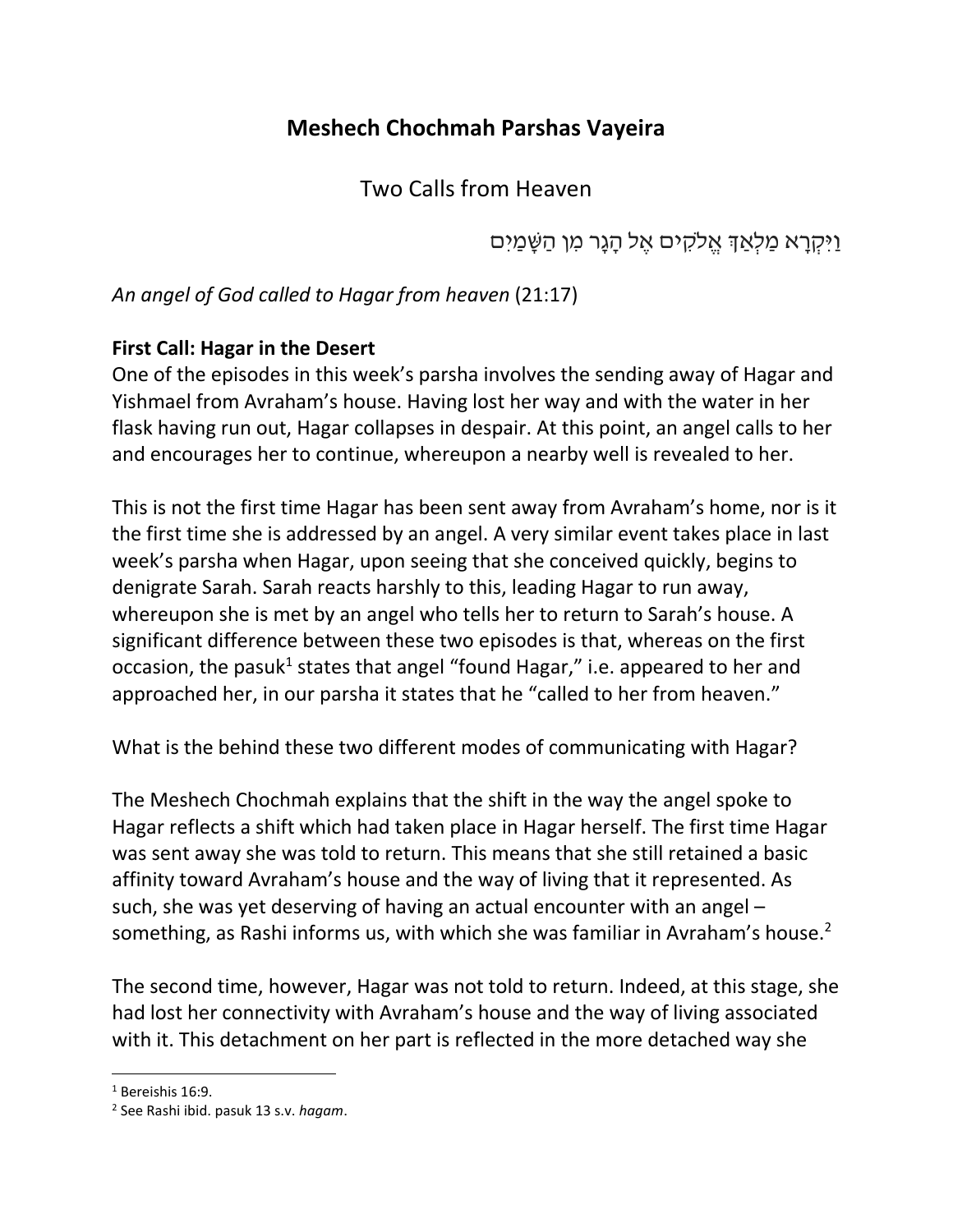was addressed by the angel. He did not appear to her to communicate his message, but rather called to her from distance.

## **Second Call: Avraham on Har HaMoriah**

In light of this explanation, it is most interesting to consider a second time in our parsha when someone was called by an angel "from heaven." This occurs during the episode of the *Akeidah*. Just as Avraham is about to sacrifice Yitzchak on Har HaMoriah, the pasuk states: $3$ 

```
וַיִּקְרָא אֵלָיו מַלְאַדְּ הי מְן הַשֶּׁמַיִם... וַיֹּאמֶר אַל תִּשְׁלַח יָדְדָּ אֵל הַנַּעַר
```
*An angel of Hashem called to him from heaven… and he said, "Do not stretch out your hand against the lad."*

This situation is most perplexing. If, as we saw with Hagar, being called from heaven represents a certain detachment of the person from spiritual matters, why did it happen here? Surely, having attained the exalted level of being prepared to offer up Yitzchak, Avraham could not have been *more deserving* than this of an encounter with an angel! Why, then, did the angel call him from a distance?

The answer, says Meshech Chochmah, is that here, too, conditions did not allow for the angel to approach Avraham – because of Avraham's exalted madreigah!

## **The Akeidah**

In order to understand why this would be so, the Meshech Chochmah prefaces by referring to a statement of Chazal in the Midrash<sup>4</sup> that at the time of the Akeidah, Avraham attained the status of Kohen Gadol. What is the meaning of this statement? While it was true that Yitzchak was to be offered as a korban, a regular kohen can also offer a korban. Now, it is true that a regular kohen is not eligible to offer another human being, but neither is a Kohen Gadol! What was it, then, about the *Akeidah* which involved Avraham attaining the status of Kohen Gadol specifically?

l

 $3$  Ibid. 22:11-12.

<sup>4</sup> Bereishis Rabbah 55:10.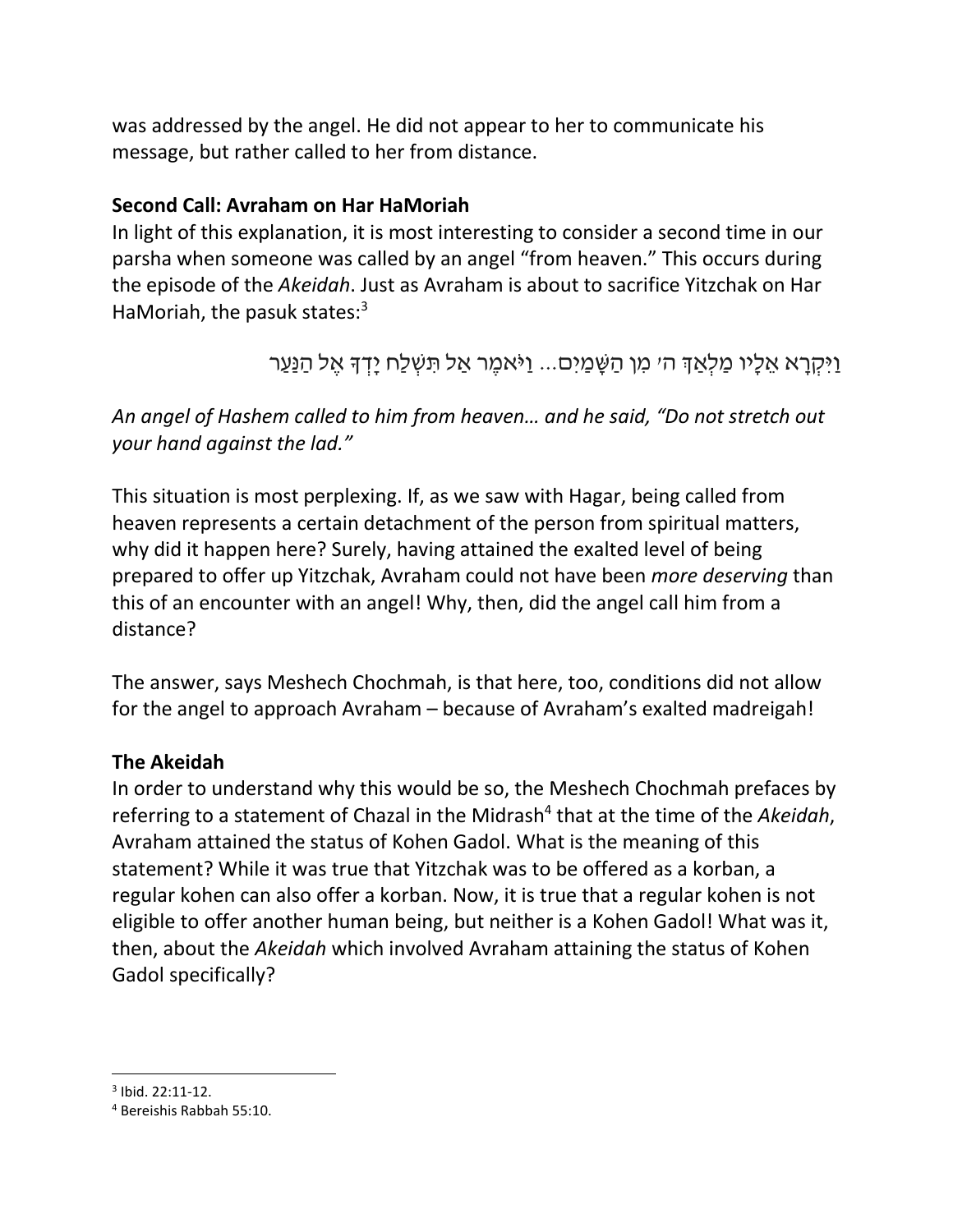We know that the one place where only a Kohen Gadol can enter and perform the avodah is the Kodesh HaKodashim on Yom Kippur. The Midrash is thus informing us that the level of closeness with Hashem to which the *Akeidah* brought Avraham equaled and was equivalent to that of the avodah in the Kodesh HaKodashim on Yom Kippur! That is why Avraham attained of Kohen Gadol at that time.

The Meshech Chochmah adds a further element here. The Gemara<sup>5</sup> states that when it comes to the mitzvah of Shofar, the principle of "סניגור נעשה קטיגור אין– the prosecution cannot become the defense" applies. The Gemara further explains that although this principle also only applies in the Kodesh HaKodashim, it also applies to the mitzvah of Shofar, as "since it comes to evoke the remembrance [of the Bnei Yisrael], it is as if it is inside [the Kodesh HaKodashim]."

What event specifically does the mitzvah of Shofar evoke the remembrance of? The *Akeidah*!<sup>6</sup> Therefore, the act itself which is the basis of the shofar's "remembrance" all the more so has the status of being inside the Kodesh HaKodashim.

What does this have to do with the way the angel called Avraham?

With regards to the avodah of the Kohen Gadol on Yom Kippur, the pasuk writes:<sup>7</sup>

וְכַל אַדָם לֹא יְהָיֶה בְּאֹהֶל מוֹעֵד בְּבֹאוֹ לְכַפֵּר בַּקֹּדֶשׁ

*No person shall be in the Ohel Moed (Mishkan) when [the Kohen Gadol] comes to achieve atonement*

Commenting on this pasuk, Chazal state in the Yerushalmi:<sup>8</sup>

"אפילו אותן שכתוב " פְּנֵיהֶם פְּנֵי אָדָם.

l

<sup>5</sup> Rosh Hashanah 26a.

<sup>&</sup>lt;sup>6</sup> Ibid. 16a "Said the Holy One, Blessed is He, 'Sound the Shofar before Me with the horn of a ram and I will remember for you the *Akeidah* of Yitzchak, son of Avraham.'"

 $<sup>7</sup>$  Vayikra 16:17.</sup>

<sup>8</sup> Yoma 1:5.